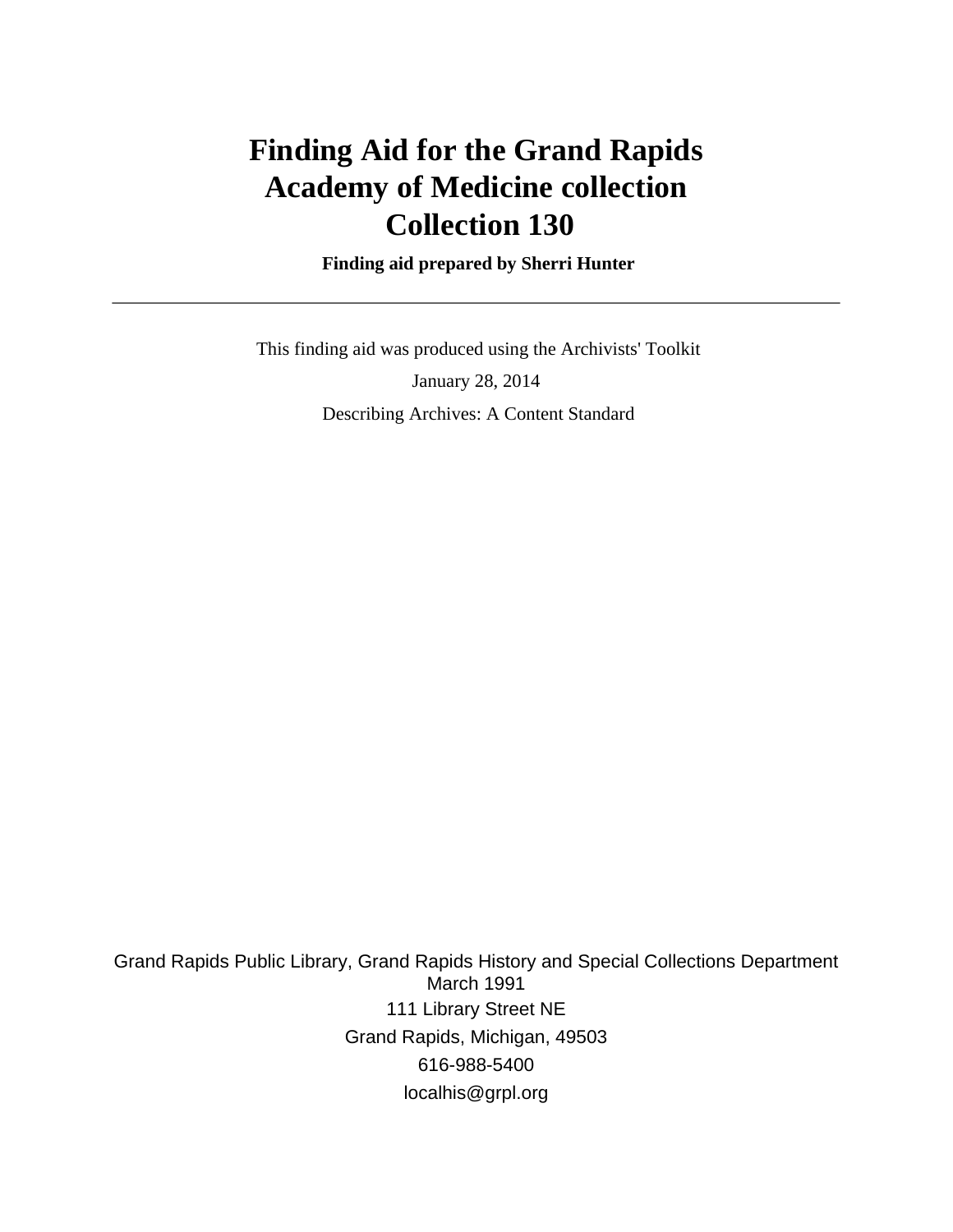# **Table of Contents**

l,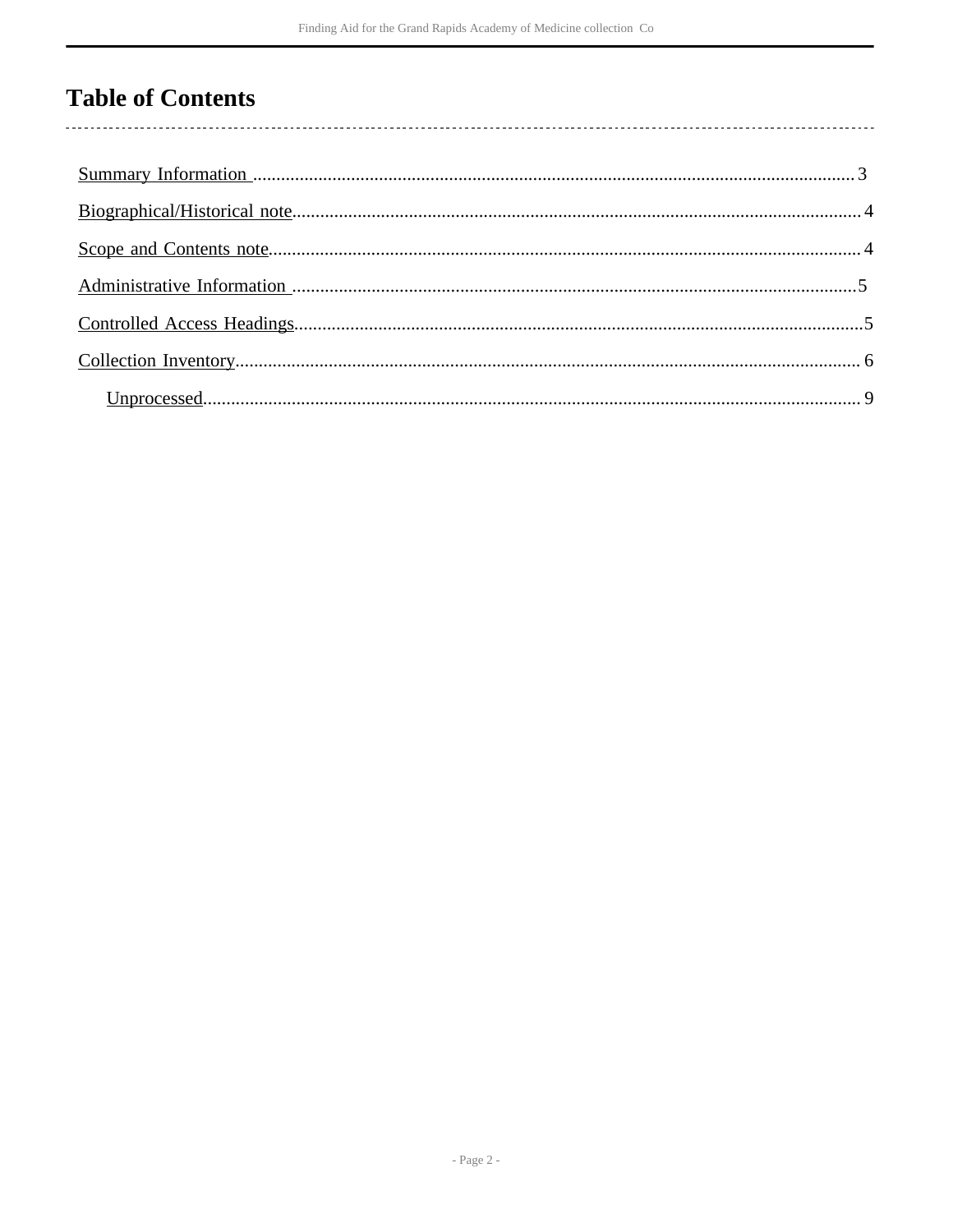# <span id="page-2-0"></span>**Summary Information**

| <b>Repository</b> | Grand Rapids Public Library, Grand Rapids History and Special<br><b>Collections Department</b>                                                                                                                                                                                                                                                                                                                                                                                                                                                                                                                                                                                                                                                                                                              |
|-------------------|-------------------------------------------------------------------------------------------------------------------------------------------------------------------------------------------------------------------------------------------------------------------------------------------------------------------------------------------------------------------------------------------------------------------------------------------------------------------------------------------------------------------------------------------------------------------------------------------------------------------------------------------------------------------------------------------------------------------------------------------------------------------------------------------------------------|
| <b>Title</b>      | Grand Rapids Academy of Medicine collection                                                                                                                                                                                                                                                                                                                                                                                                                                                                                                                                                                                                                                                                                                                                                                 |
| Date [inclusive]  | 1868-1914, 1930, 1958                                                                                                                                                                                                                                                                                                                                                                                                                                                                                                                                                                                                                                                                                                                                                                                       |
| <b>Extent</b>     | 3.25 Linear feet Four boxes                                                                                                                                                                                                                                                                                                                                                                                                                                                                                                                                                                                                                                                                                                                                                                                 |
| Language          | English                                                                                                                                                                                                                                                                                                                                                                                                                                                                                                                                                                                                                                                                                                                                                                                                     |
| <b>Abstract</b>   | The Grand Rapids Academy of Medicine was a medical and veterinary<br>school in Grand Rapids, Michigan. This small collection provides some<br>documentation of three medical associations and teaching organizations,<br>related to the Academy, in Grand Rapids from 1856 to 1914. Included is<br>material on the Grand Rapids Medical and Surgical Society, the Grand<br>Rapids Academy of Medicine and the Grand Rapids Medical College.<br>The collection contains meeting minutes and such business records as<br>canceled checks, invoices, application forms and notice of dissolution.<br>Also included is correspondence about the lecture series held at the<br>Academy featuring various guest doctors, and information about the two<br>buildings occupied by the Grand Rapids Medical College. |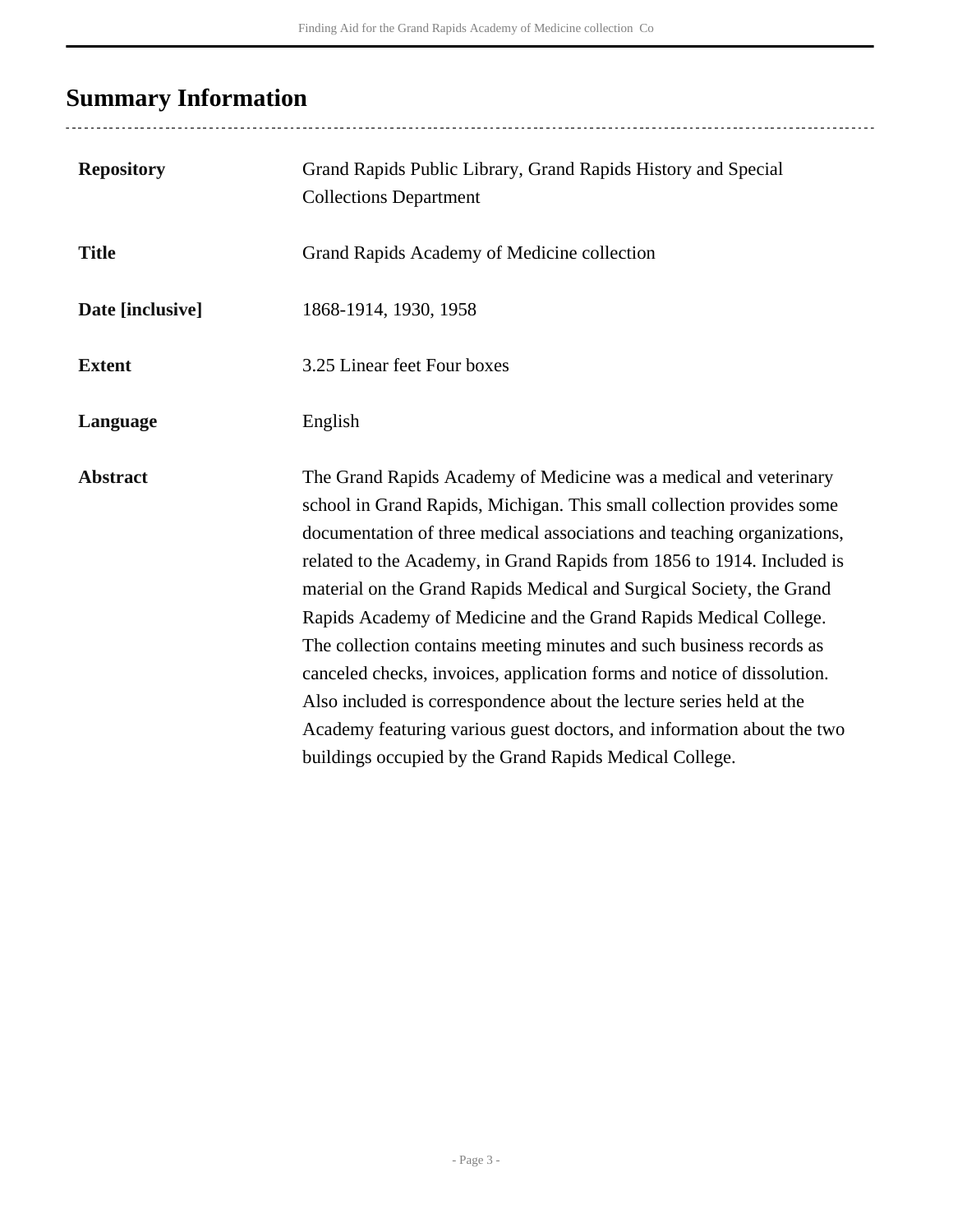## <span id="page-3-0"></span>**Biographical/Historical note**

The Grand Rapids Medical and Surgical Society was organized in 1856 and was re-established in 1864 after a brief lull during the Civil War years. It was supplanted in 1887 by the Academy of Medicine (organized in 1884).

The Academy was dedicated to promoting the advancement of both scientific knowledge and medicine. Throughout its existence, it dealt with controversial issues such as accusations of unethical advertising and its refusal to join the American Medical Association (thereby its membership remained highly restrictive).

In 1897 the Grand Rapids Medical College was organized by a group of physicians, apparently from the Academy. This group became the College's first faculty. The curriculum contains a three-year human medicine course and a six-months veterinary medicine course. A scandal in 1897 caused the school to close and the resignation of the entire faculty. It re-opened in 1899 under new management and eventually graduated 108 students of human medicine. The re-opened college closed in 1906 due to a lack of support and competition from the Medical School at the University of Michigan in Ann Arbor.

The Academy of Medicine officially faded from the scene in 1914.

## <span id="page-3-1"></span>**Scope and Contents note**

The material in the collection offers insight into the activities of the Academy during its last few years, 1909-1914. The correspondence of the period deals with annual meetings and the guest physicians to be brought in for the lecture series. The collection also contains invoices, deposit slips and canceled checks which evidence the Academy's financial condition. Also contains blank dues payment slips and membership applications.

A copy of the 1868 document history explains the establishment of the Grand Rapids Medical and Surgical Society and notes the original members. The 1867 Table of Fees delineates and details costs for various surgical procedures.

The Constitution and Bylaws detail more of the Academy's history and officers from 1884 through 1911. The minutes are complete and the secretary's reports detail membership during the 1890s.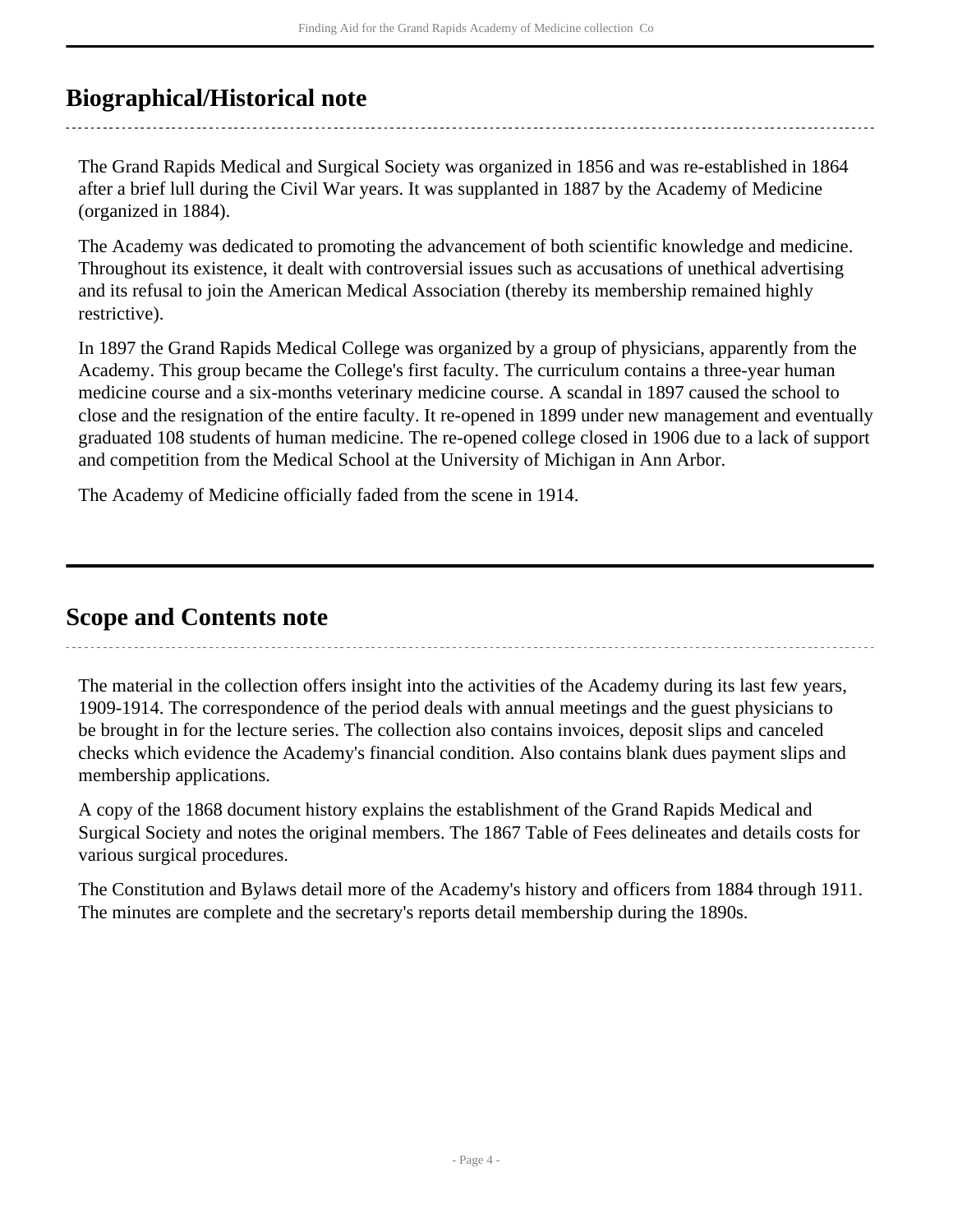## <span id="page-4-0"></span>**Administrative Information**

### **Publication Information**

Grand Rapids Public Library, Grand Rapids History and Special Collections Department March 1991

#### **Immediate Source of Acquisition note**

Unknown donor, 1915. No accession number.

## <span id="page-4-1"></span>**Controlled Access Headings**

## **Corporate Name(s)**

- Grand Rapids Academy of Medicine.
- Grand Rapids Medical and Surgical Society.
- Grand Rapids Medical College.

### **Genre(s)**

• records (documents)

#### **Geographic Name(s)**

• Grand Rapids (Mich.) -- History

### **Subject(s)**

- Medical colleges -- Michigan -- Grand Rapids
- Veterinary colleges -- Michigan -- Grand Rapids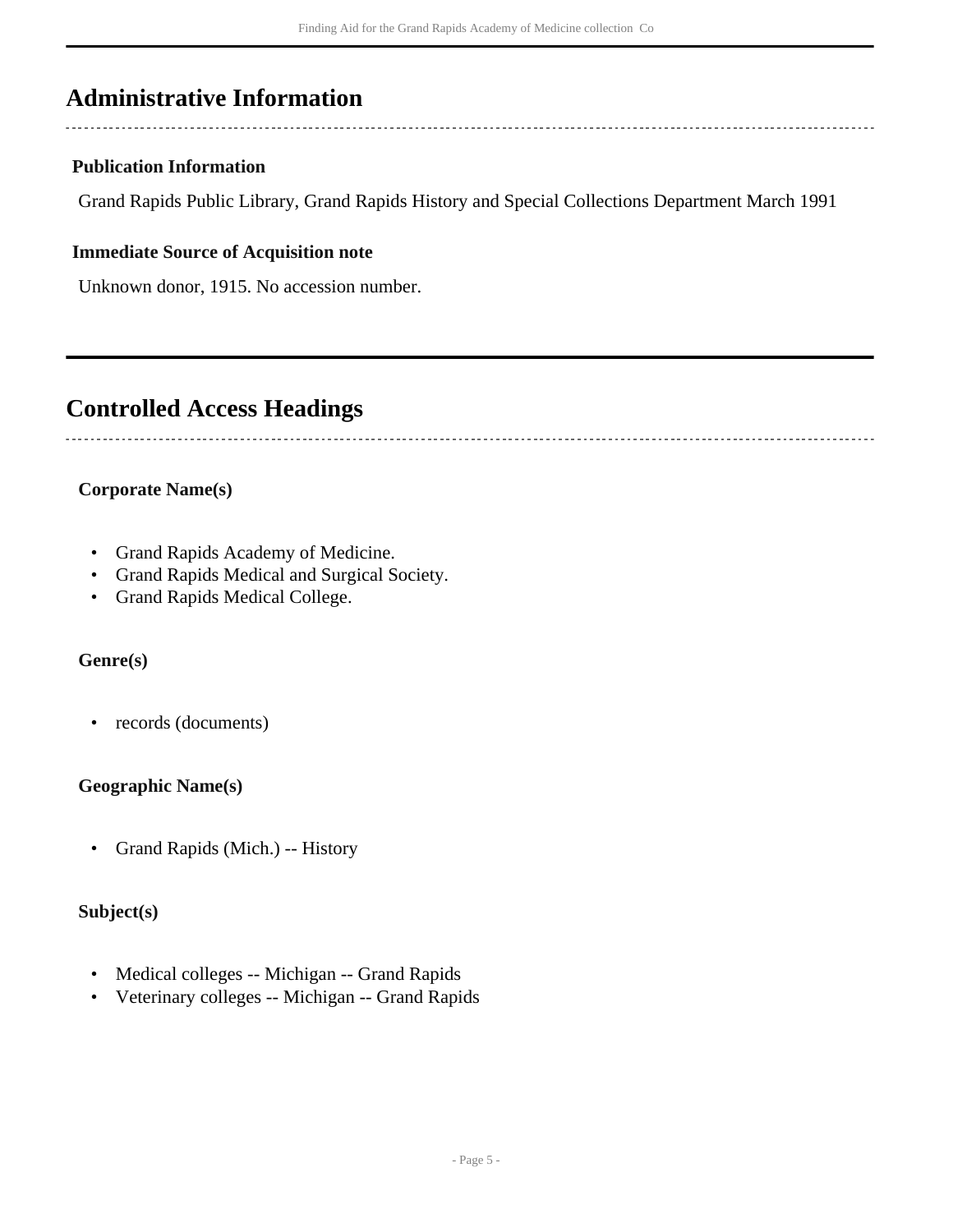## <span id="page-5-0"></span>**Collection Inventory**

|                                                                                                                                                              | <b>Box</b>   | Folder         |
|--------------------------------------------------------------------------------------------------------------------------------------------------------------|--------------|----------------|
| Constitution, By-laws, Amendments, 1884, 1895, 1911, n.d.                                                                                                    | $\mathbf{1}$ | $\mathbf{1}$   |
| Secretary's Reports, 1891-1895.                                                                                                                              | $\mathbf{1}$ | $\mathbf{2}$   |
| Annual banquet material, 1912. (4 items)                                                                                                                     |              |                |
|                                                                                                                                                              | <b>Box</b>   | Folder         |
| 1.-2. Checks drawn on Grand Rapids National City Bank, Nov. 19, 1912.                                                                                        | 1            | 3              |
| 3. Receipt from Tuller's Orchestra, Oct. 2, 1912                                                                                                             | $\mathbf{1}$ | 3              |
| 4. Menu and program for Oct. 1, 1912 event                                                                                                                   | $\mathbf{1}$ | 3              |
|                                                                                                                                                              | <b>Box</b>   | Folder         |
| Notice of Dissolution, 1914. (3 items)                                                                                                                       | $\mathbf{1}$ | 3.5            |
| History, 1868, 1913. Typed copy of letterhead for Dr. J.B. Griswold.<br>Original date, 1868, with a note about the cornerstone, April 5, 1913. (3<br>sheets) | $\mathbf{1}$ | $\overline{4}$ |
| Tarriff of Fees adopted by the Physicians of the Grand River Valley<br>Medical Society at Grand rapids, June 1852. Handwritten, 1 sheet.                     | $\mathbf{1}$ | $\overline{4}$ |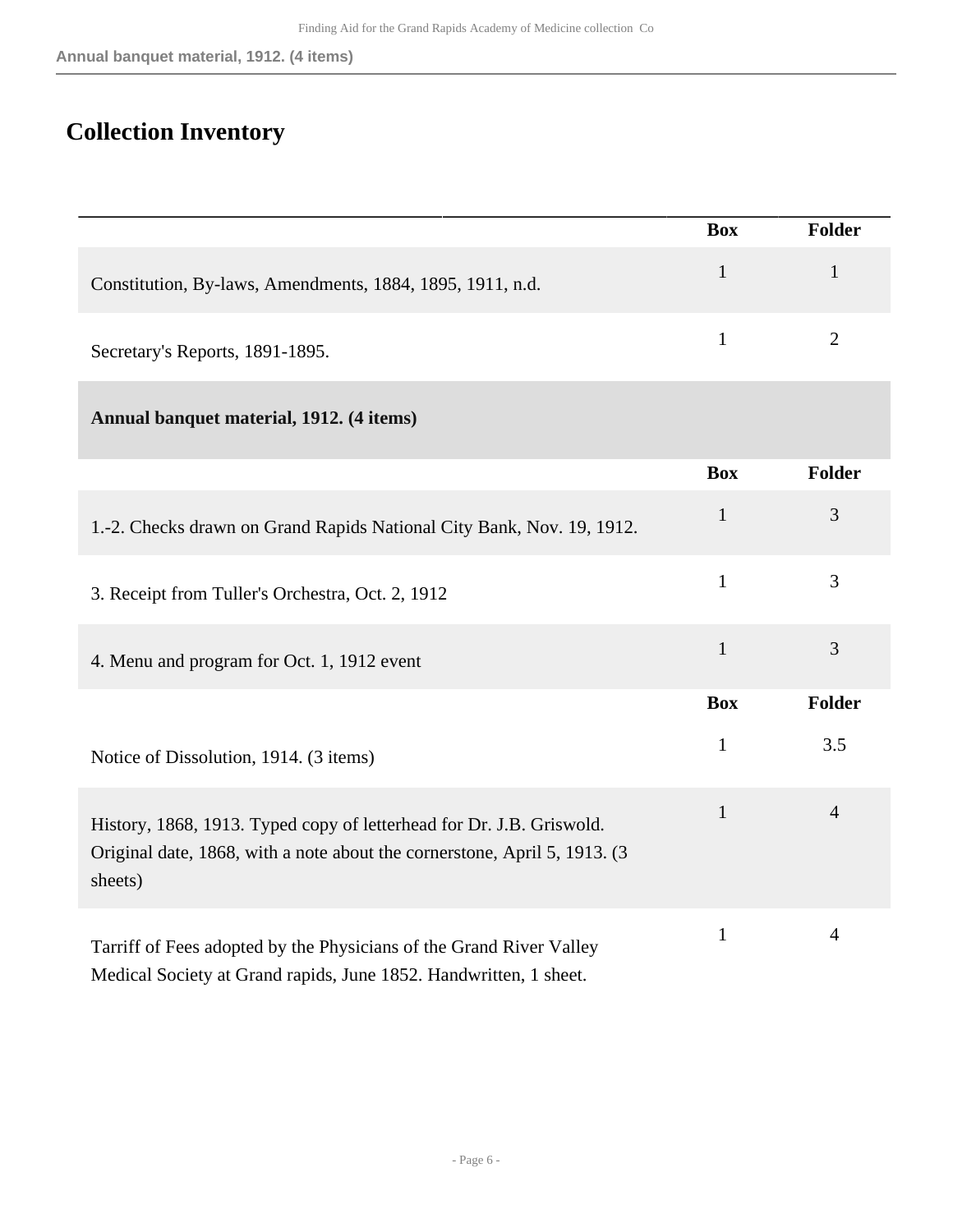| Table of Fees, Mar. 1867. Grand Rapids Medical and Surgical Society.<br>Typed copy on Dr. J.B. Griswold letterhead. (3 sheets) | $\mathbf{1}$ | $\overline{4}$ |
|--------------------------------------------------------------------------------------------------------------------------------|--------------|----------------|
| <b>Blank Forms</b>                                                                                                             |              |                |
|                                                                                                                                | <b>Box</b>   | <b>Folder</b>  |
| Application forms. Academy of Medicine.                                                                                        | $\mathbf{1}$ | $\mathfrak{S}$ |
| Report of the Committee on Ethics of Academy of Medicine<br>recommending applicants.                                           | $\mathbf{1}$ | 5              |
| Payment forms, n.d.                                                                                                            | $\mathbf{1}$ | 5              |
|                                                                                                                                | <b>Box</b>   | Folder         |
| Two Ethics Forms, used.                                                                                                        | $\mathbf{1}$ | 5.5            |
| Correspondence                                                                                                                 |              |                |
|                                                                                                                                | <b>Box</b>   | <b>Folder</b>  |
| 1911-1912.                                                                                                                     | $\mathbf{1}$ | 6              |
| 1913-1914, n.d.                                                                                                                | $\mathbf{1}$ | 7              |
|                                                                                                                                | <b>Box</b>   | Folder         |
| Cancelled checks, 1911-1913.                                                                                                   | $\mathbf{1}$ | $8\,$          |
| Invoices, 1909-1912.                                                                                                           | $\mathbf{1}$ | 9              |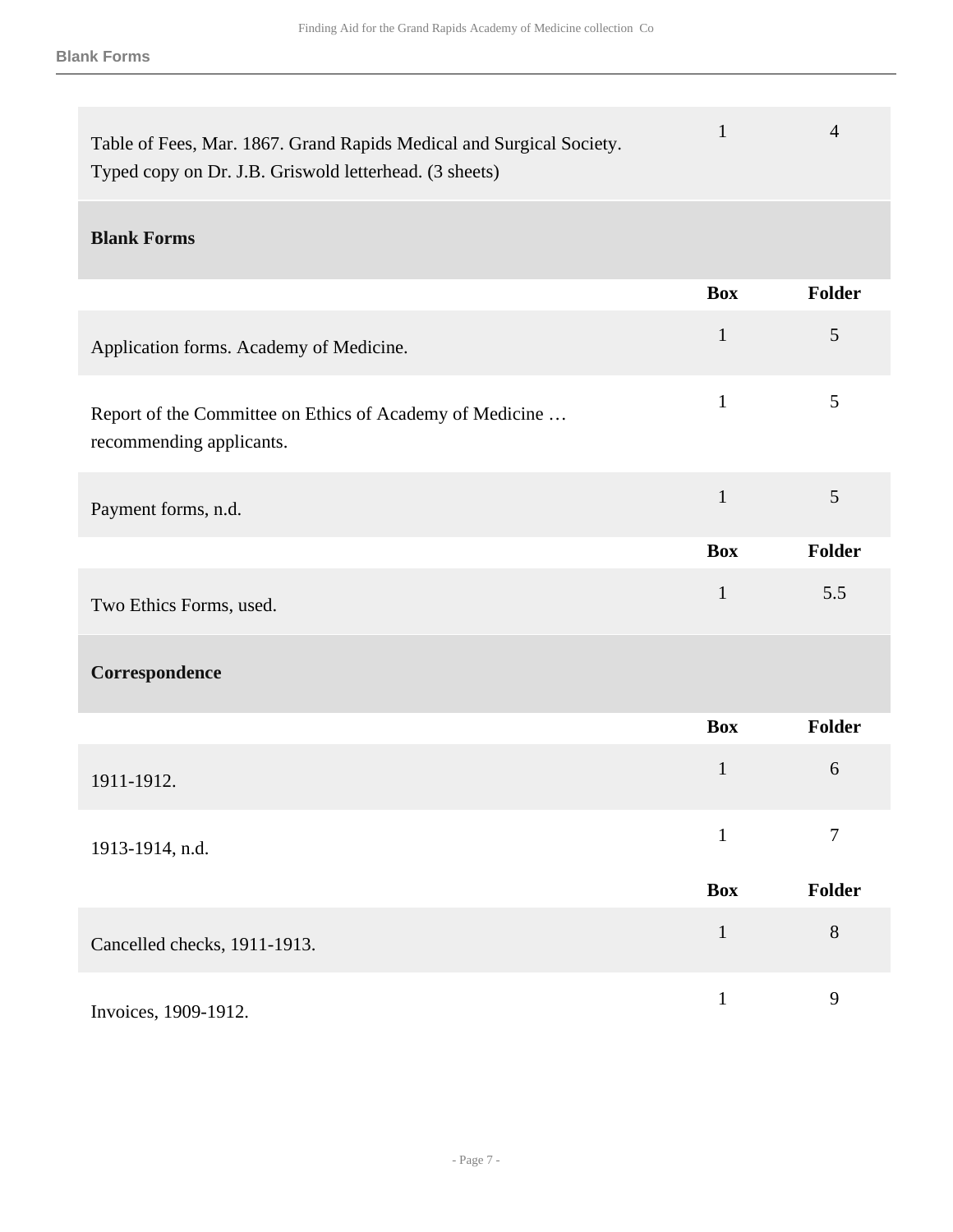| Invoices, 1913-July 1914 and deposit slips, June 1912-March 1913 |                              | 10    |
|------------------------------------------------------------------|------------------------------|-------|
| Program of Topics, 1907-1908, 1908-1909                          | $\sim$ 1.0 $\sim$ 0.0 $\sim$ | $-11$ |

## **G.R. Medical College buildings, 1930, 1958**

|                                                                                                                                     | <b>Box</b>        | <b>Folder</b>  |
|-------------------------------------------------------------------------------------------------------------------------------------|-------------------|----------------|
| GR Press, July 29, 1958. "Bows to progress : City to Raze Former Home<br>of Old Medical School". (2)                                | $\mathbf{1}$      | 12             |
| Photocopy of Morris Coll. 043 photo, ca. 1930, of the Grand Rapids<br>Medical College Building (2 copies, front and back=4 sheets). | $\mathbf{1}$      | 12             |
|                                                                                                                                     | <b>Box</b>        | <b>Folder</b>  |
| Invitation to First Commencement of the Grand Rapids Medical College,<br>May 18, 1898 at the Ladies Literary Club House.            | $\mathbf{1}$      | 13             |
|                                                                                                                                     |                   | <b>Box</b>     |
| Minute Book, 1884-1895.                                                                                                             |                   | $\overline{2}$ |
| Minute Book, 1895-1897.                                                                                                             |                   | $\overline{2}$ |
| Cash Book, 1895-1914.                                                                                                               |                   | $\overline{2}$ |
|                                                                                                                                     | <b>Collection</b> | <b>Box</b>     |
| Certificate. Paul Westrate. Doctor of Medicine, Grand Rapids Medical<br>College of Michigan. June 3, 1901. 00.[0144].1              | 216               | 5              |